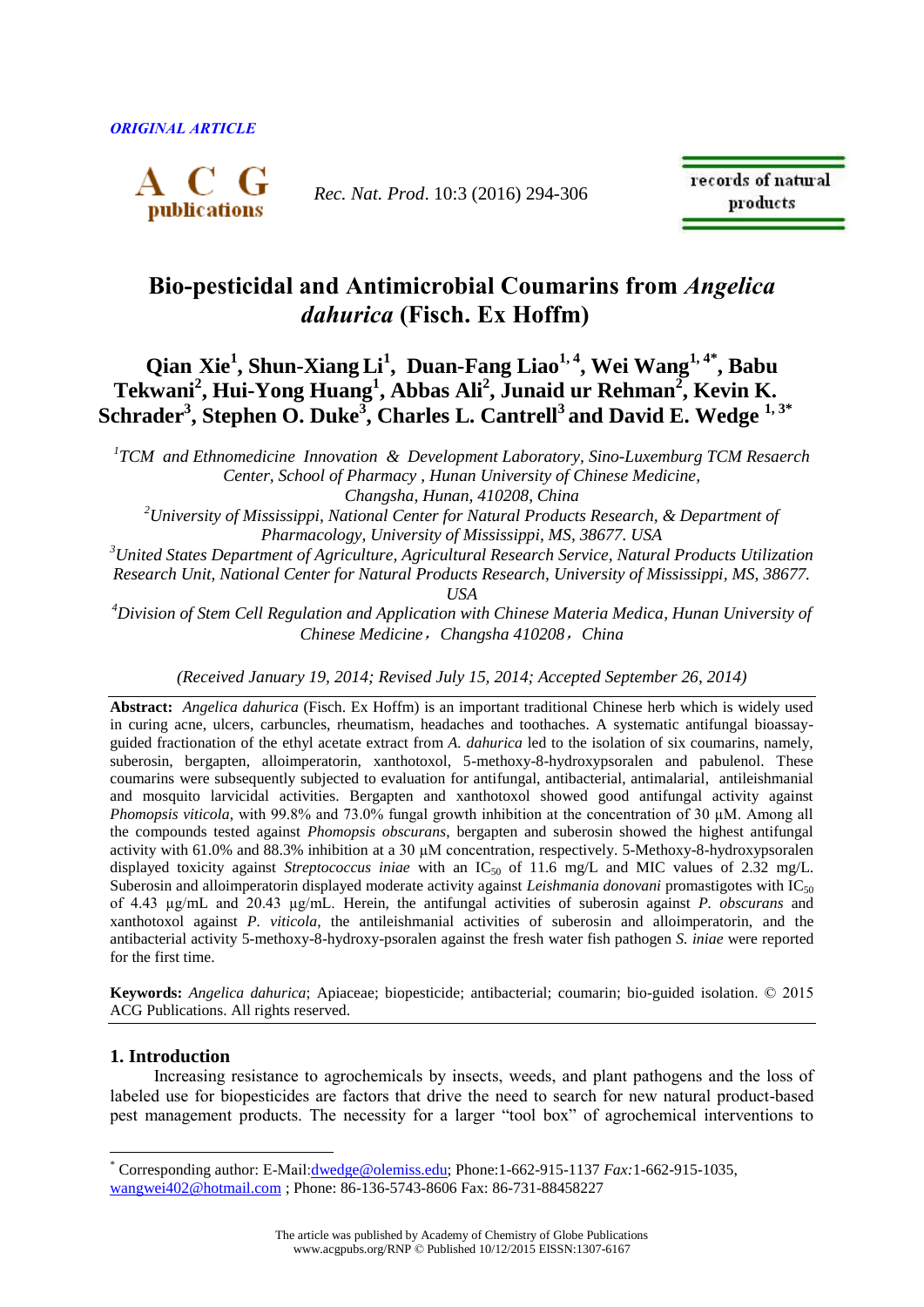prevent plant pests and diseases is always needed, especially for insects that carry serious vector born diseases. Because pesticide registration is often far easier for natural products than synthetic chemicals, the agrochemical and pharmaceutical industry should be interested in agrochemicals and pharmaceutical compounds obtained from plants that have a long and safe history such as those used in Traditional Chinese Medicines (TCM). Bio-prospecting natural products allows for the discovery of new agrochemicals and drugs from plants used worldwide in traditional medicine.

The genus *Angelica* L. (Apiaceae) has been used in traditional medicines in Asia for centuries. *Angelica dahurica* (Fisch. Ex Hoffm.) Benth. et Hook F. is native to northern China, Siberia, far eastern Russia, Korea and Japan. The species often grows along river banks and streams. Common plant names include Dahurian angelica (English), Bai Zhi (Chinese), and Gurisdae (Korean). The drug is known as Xiang Bai Zhi (Chinese), Byakushi (Japansese), Paegchi (Korean) and Chinese *Angelica* root (English) [1]. *A. dahurica* was primarily cultivated in Hubei, Liaoning, and Zhejiang provinces, but now due to ideal local climate and soil conditions, the major commercial production area in China is the Suining district of Sichuan Province. The root is usually harvested in the late summer or early autumn when the leaves turn yellow. The rootlets are cleaned and usually dried in the sun without processing. The best quality of *A. dahurica* root is identified as possessing a strong aromatic aroma along with a pungent and bitter taste [2]. *Angelica* root was used as a traditional medicine in ancient China as early as 400 BC for the treatment of illnesses such as toothache, headache, cough, asthma, pain relief, anti-inflammatory, sedative, an antifungal cream for the skin and alleviation of vaginal discharge [3-5]. The root of *A. dahurica* is also widely known to contain furanocoumarins [6-7].

We have experience in the study of *Angelica* species for agrochemical applications and several species were shown to be active as mosquito biting deterrents and antifungal in nature. Previously, we studied the chemical composition and antifungal activity of *Angelica sinensis* essential oil against *Colletotrichum* spp [8]. Prior research evaluating the mosquito biting deterrent activity of *A. sinensis* demonstrated (*Z*)-ligustilide to be a highly active molecule against *Ae. Aegypti* [9]. Therefore, we began another study of *A. dahurica* species with Hunan University of Chinese Medicine in 2012. Originally, the extracts from *A. dahurica* were tested in TLC-bioautography with *Colletotrichum* species as the antifungal detection agents, and results demonstrated that the ethyl acetate (EtOAc) extract from *A. dahurica* showed strong antifungal activity (Figure 1). In order to isolate and identify the antifungal constituents in the root of *A. dahurica*, a systematic bioassay-guided fractionation of the EtOAc extract was performed. Our objective was to identify and characterize bio-pesticides, mosquito biting deterrent and repellent compounds, and to test for activity against leishmania and pathogens that cause opportunistic infections in humans.

The bioassay-guided fractionation and bio-pestidical activities of essential oils from several *Angelica* species have been reported [8-9]. However, our results showed that antimicrobial activity seemed to follow the coumarin-containing fractions. Therefore, the focus of this project was to identify and characterize *A. dahurica* phytochemicals with potential bio-pesticide, antileishmania and antibacterial activity against common bacterial pathogens of fish.

# **2. Materials and Methods**

# *2.1. Instrumentation*

 ${}^{1}$ H- and  ${}^{13}$ C-NMR spectrum data were recorded on a 600 MHz Varian (Palo Alto, CA, USA) spectrometer. Column chromatography was performed using a Biotage, Inc. HorizonTM Pump (Charlottesville, Virginia, USA) equipped with a HorizonTM Flash Collector and a fixed wavelength (254and 365 nm) detector. Semi-preparative HPLC purifications and HPLC method development work was performed using an Agilent (Santa Clara, CA, USA) 1200 system equipped with a quaternary pump, auto-sampler, diode-array detector, and vacuum degasser. Biotage purifications were used with a SNAP cartridge (XP-Sil, 100g, 40−63 μm, 60Å, 40 x 150 mm**,** Biotage, LLC, 10430 Harris Oaks Blvd., Suite C, Charlotte, NC USA 28269). Fractions and purified compounds were analyzed by GC−MS on a Varian CP-3800 gas chromatograph coupled to a Varian Saturn 2000 MS/MS system.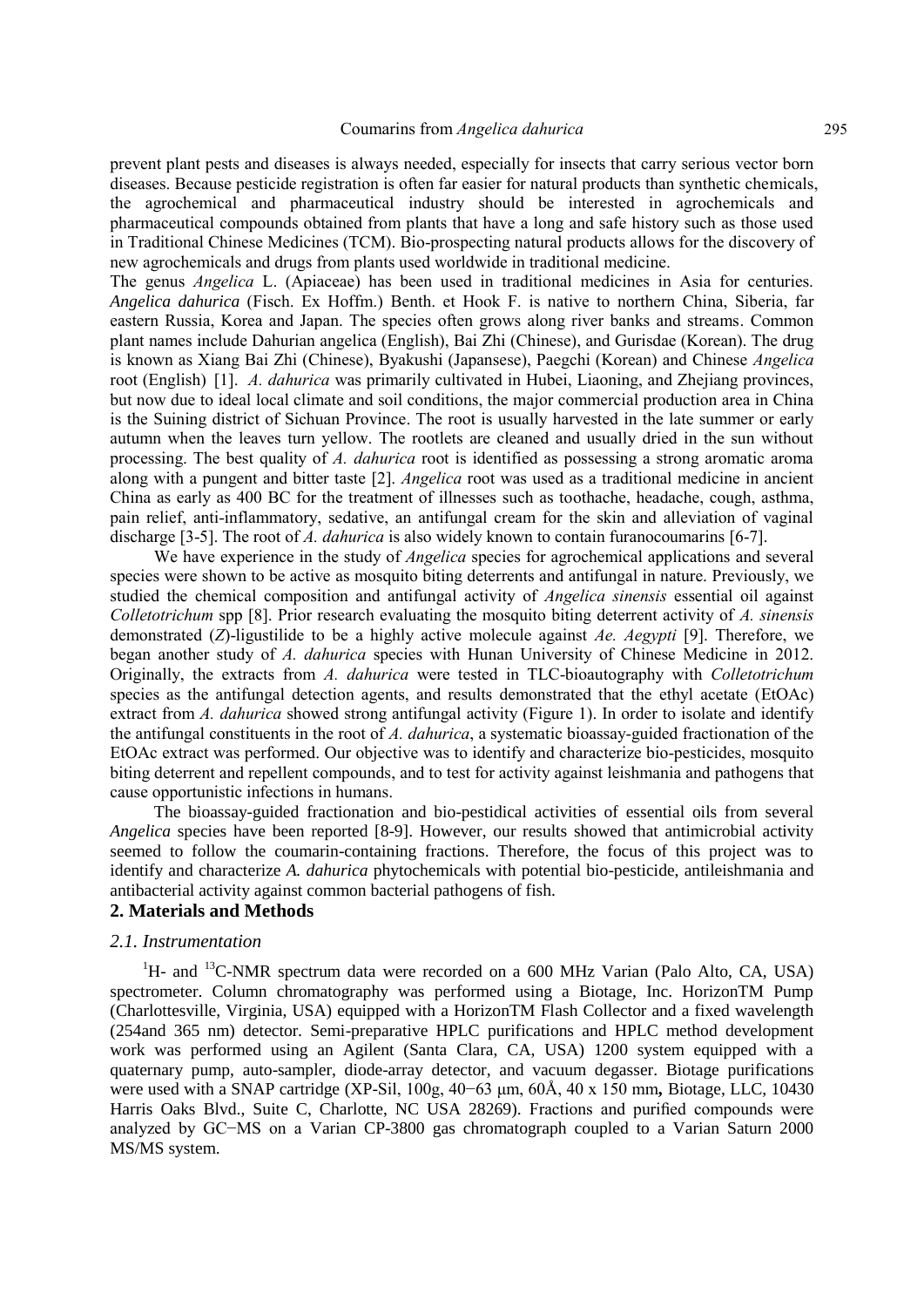

 **Figure 1.** Direct TLC-bioautography using *C. fragariae* as the antifungal detection agent. (\*Concentration: 20mg/mL; 1. Essential oil; 2. Residue; 3. *n*-BuOH extract; 4. EtOAc extract; 5. Petroleum ether extract; 6. 70% EtOH extract)

# *2.2. Plant Material*

Roots of *A. dahurica* (Fisch. Ex Hoffm) (Lot number: 120401, April, 2012) were produced by the Hunan Province Songlingtang Traditional Chinese medicines Co. LTD (Changsha, Hunan Province, P.R.China) and was identified by professor Wei Wang, preserved in TCM and Ethnomedicine Innovation & Development Laboratory (No.201204628-1).

#### *2.3. Plant Extraction*

The air-dried roots of *A. dahurica* (3 kg) were ground followed by hydrodistillation in water (5h) providing 2.2 mL of essential oil (I), residual water and plant residue after filtration and centrifugation of the water. Residual water was concentrated (2000 mL) and to this was added 70% EtOH followed by filtration to remove the precipitate which provided 157.5 g of ethanol extract (II). Plant residue was air-dried and refluxed in excess 95% EtOH. The 95% ethanol extract (volume 100 mL) was suspended in 250 mL H2O and partitioned sequentially with petroleum ether (III), EtOAc (IV) and *n*-BuOH (VI).

# *2.4. Antifungal Bioautography-guided Fractionation*

Initially, extracts I-VI were tested for antifungal activity using direct TLC-bioautography, the results showed antifungal activity in the EtOAc layer. The EtOAc extract was purified using a Biotage XP-Sil cartridge running at 40 mLmin<sup>-1</sup> using a hexane: EtOAc gradient beginning with 100:0 to 70:30 over 1600 mL followed by 30:70 to 0:100 over 800 mL. Portions of 22 mL volume were collected in 16 x 150 mm text tubes. Test fractions were combined and concentrated on the basis of thin-layer chromatography (TLC) similarities, providing 10 fractions A - J, and fraction D yielded 10.7 mg of pure compound **(1).** 

Fraction F was further purified using a Biotage XP-Sil, 100 g, SNAP cartridge running at 40 mLmin<sup>-1</sup> using a hexane: EtOAc gradient beginning with 75:15 to 80:20 over 2200 mL and finishing with 80:20 to 80:83 over 50 mL. Three test tubes were collected and recombined on the basis of TLC similarities, providing 9.2 mg of pure compound **(2)**. Four test tubes were collected and recombined on the basis of TLC, providing 36.9 mg of semi-pure compound **(3)**. Semi-preparative HPLC was performed to purify compound **(3)** using a normal phase silica-gel HPLC column (Agilent, 9.4 x 250 mm, 5 μm) and running isocratic conditions (87/13, hex: EtOAc) while monitoring at 300 nm.

Fraction H was purified using a Biotage XP-Sil, 100g, SNAP cartridge running at 40 mL min−1 using a premixed solvent A: CHCl<sub>3</sub>/MeOH (95:5) and solvent B: CHCl<sub>3</sub> gradient beginning with 100: 0 to 0:100 over 2000 mL, which yielded 87 mg fraction  $H_1$ .

Fraction H<sub>1</sub> was subsequently further purified using a Biotage XP-Sil SNAP cartridge running at 40 mLmin<sup>-1</sup> using a premixed solvent A: CHCl<sub>3</sub>/MeOH (95:5) and solvent B: CHCl<sub>3</sub> (gradient beginning with 25: 75 to 60: 40 over 2000 mL finishing with 60: 40 to 79:21 over 92 mL), which provided seven fractions  $H_{1A} - H_{1G}$ . Compounds **4** (7.4mg), **5** (14mg) and **6** (4.4mg) successfully repurified from fraction  $H_{1A}$  (35.2mg) using a normal phase silica-gel semi-preparative HPLC column (Agilent, 9.4 x 250 mm, 5 μm), isocratic hex/EtOAc: 75/15, 300 nm using HPLC.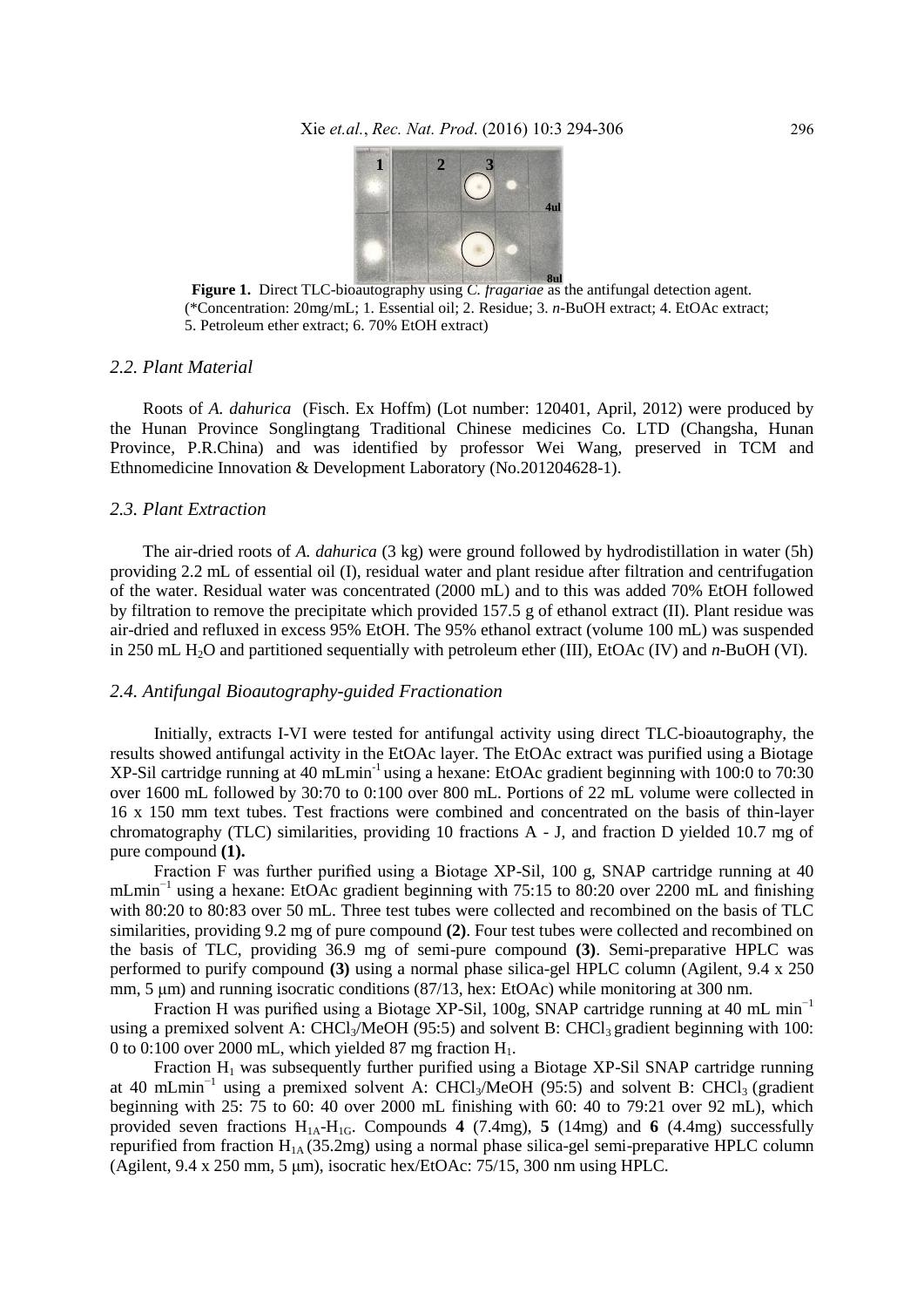The structures of 6 compounds were identified as suberosin (**1**), bergapten (**2**), alloimperatorin (**3**), xanthotoxol (**4**), 5-methoxy-8-hydroxypsoralen (**5**) and pabulenol (**6**), by comparing <sup>1</sup>H, <sup>13</sup>C NMR and MS data with the literatures [10-12].

The bioassay-guided flow chart and the structures of active compounds found are in Figure 2.



Figure 2. Flow chart for isolation of active compounds.

#### *2.5. Antifungal bioassay*

# *2.5.1. Fungal Pathogen production*

We tested extracts and pure compounds on filamentous fungal plant pathogens that are serious problems in horticultural crops. Isolates of *Colletotrichum acutatum* Simmonds, *Colletotrichum fragariae* Brooks, and *Colletotrichum gloeosporioides* (Penz.) Penz. and Sacc. were obtained from B. J. Smith, USDA, ARS, Poplarville, MS. Cultures of *P.* v*iticola* (Sacc.) Sacc.and *P. obscurans* (Ellis & Everh.) were obtained from Mike Ellis, The Ohio State University, OH, and *Botrytis cinerea* Pers. and *Fusarium oxysporum* Schlechtend were isolated at USDA-ARS, NPURU Oxford, MS. The three *Colletotrichum* species and *P. obscurans* were isolated from strawberry (*Fragaria x ananassa* Duchesne), while *P.* v*iticola* and *B. cinerea* were isolated from commercial grape (*Vitis* v*inifera* L.) and *F. oxysporum* from orchid (*Cynoches* sp.).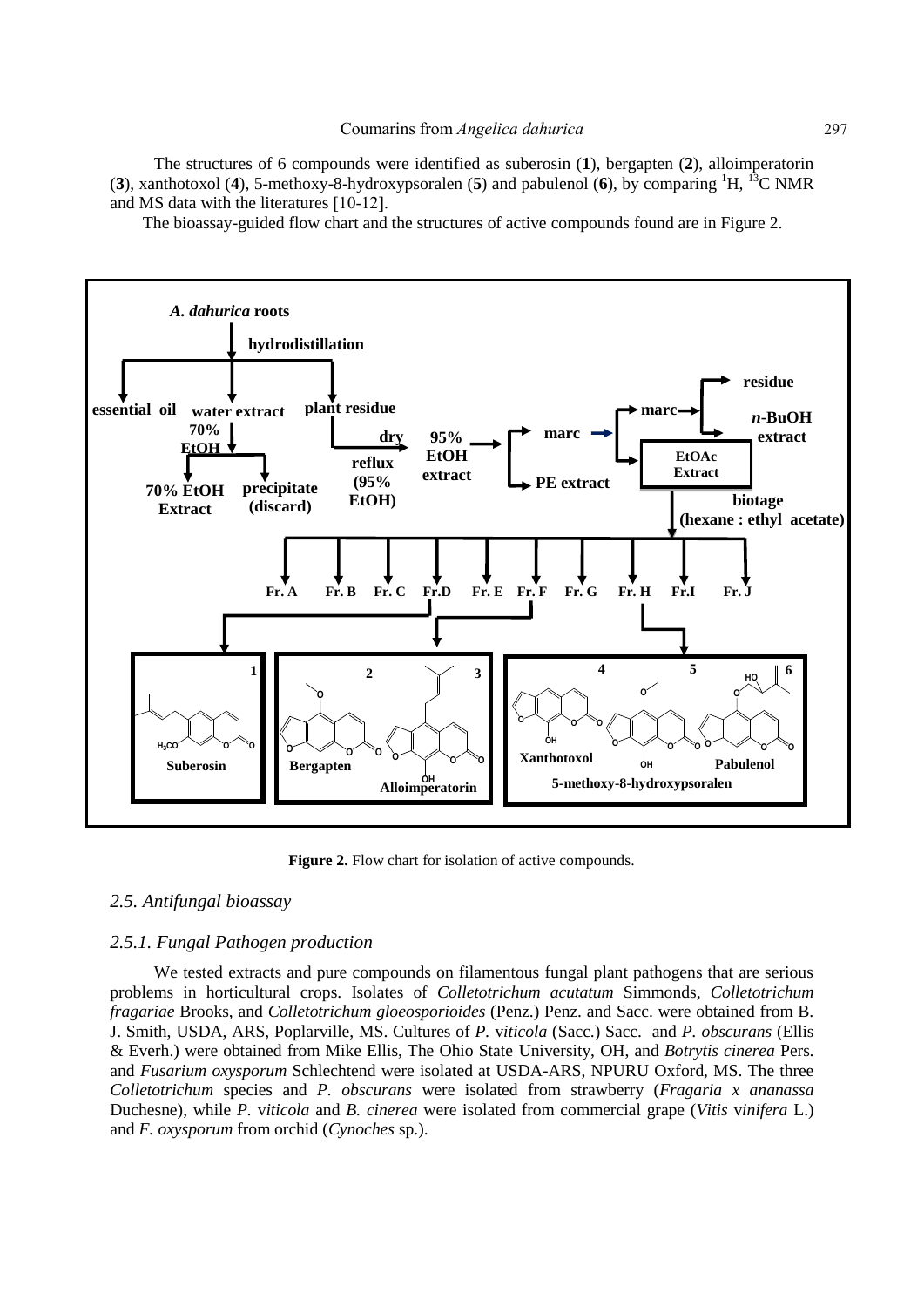# *2.5.2. Standardization of Fungal Inoculum*

Conidia of each fungal species are harvested from 7-10 day-old cultures by flooding plates with 5 mL of sterile distilled water and dislodging conidia by softly brushing the colonies with an L-shaped glass rod. Conidial suspensions are then filtered through sterile Miracloth (Calbiochem-Novabiochem Corp., La Jolla CA) to remove mycelia. Conidia concentrations are determined photometrically from a standard curve based on the percent of transmittance (%T) at 625 nm and manual hemocytometer counts **[**13-14]. Conidial stock suspensions are then adjusted with sterile distilled water to a concentration of  $1.0x10^6$  conidia/mL.

#### *2.5.3. Direct Bioautography*

A simple technique to visually follow antifungal components through the separation process was provided. A number of bioautography techniques are used as primary screening systems to detect antifungal compounds. Matrix, one-dimensional, and two-dimensional bioautography protocols on silica gel TLC plates and *Colletotrichum spp*. as the test organisms are used to identify the antifungal activity according to published bioautography methods [15-16]. Matrix bioautography is used to screen large numbers of crude extract at 20mg/mL. One-dimensional thin-layer chromatography (1-D TLC) was subsequently used to partially purify and identify the number of antifungal agents in an extract. Each plate was subsequently sprayed with a spore suspension  $(10^5 \text{ spores/mL})$  of the fungus of interest and incubated in a moisture chamber for 4 days at 26°C with a 12 h photoperiod. Clear zones of fungal growth inhibition on the TLC plate indicated the presence of antifungal constituents in each extract.

# *2.5.4. Micro-dilution Broth Assay*

A standardized 96-well micro-dilution broth assay developed by Wedge and Kuhajek was used to evaluate antifungal activity towards *B. cinerea, C. acutatum, C. fragariae, C. gloeosporioides, P. viticola, P. obscurans* and *F. oxysporum* to the various antifungal agents in comparison with known fungicidal standards [14]. Captan, and azoxystrobin which represent two different modes of action, were used as standards in this experiment. Each fungus was challenged in a dose-response format using test compounds where the final treatment concentrations were 0.3, 3.0 and 30 uM. The commercial fungicide standard, captan was run at 0.3, 3.0 and 30 uM. After inoculation, microtiter plates (Nunc MicroWell, untreated; Roskilde, Denmark) were covered with a plastic lid and incubated in a growth chamber as described previously for fungal growth. Growth was then evaluated by measuring absorbance of each well at 620 nm using a microplate photometer (Packard Spectra Count, Packard Instrument Co., Downers Grove, IL). Microtiter plates were covered with a plastic lid and incubated in a growth chamber at  $24 \pm 1$  C and 12 h photoperiod under  $60 \pm 5$  µmol light. Growth was then evaluated by measuring absorbance of each well at 620 nm using a microplate photometer (Packard Spectra Count, Packard Instrument Co., Downers Grove, IL). Mean absorbance values and standard errors were used to evaluate fungal growth at 48 h and 72 h. Due to the slow germination and growth for *Phomospis* species, *P. obscurans* and *P. viticola* growth was evaluated at 120 and 144 hrs. Analysis of variance of means for percent inhibition/stimulation of each fungus at each dose of test compound relative the untreated positive growth controls were used to evaluate fungal growth.

# *2.6. Antibacterial Bioassay*

Crude extracts of *A. dahurica* were evaluated against the common fish pathogenic bacteria species *Edwardsiella ictaluri*, *Flavobacterium columnare*, and *S. iniae* using a rapid 96-well microplate bioassay and following the procedures of the previous research [17]. Florfenicol and oxytetracycline HCl, antibiotics that can be utilized in medicated feed, were included as positive drug controls. Also, control wells (no test material added) were included in each assay. The initial crude extracts samples obtained by solvent extraction with either petroleum ether or EtOAc were dissolved in hexane or methanol, respectively. Drug controls were dissolved in ethanol. Technical grade solvents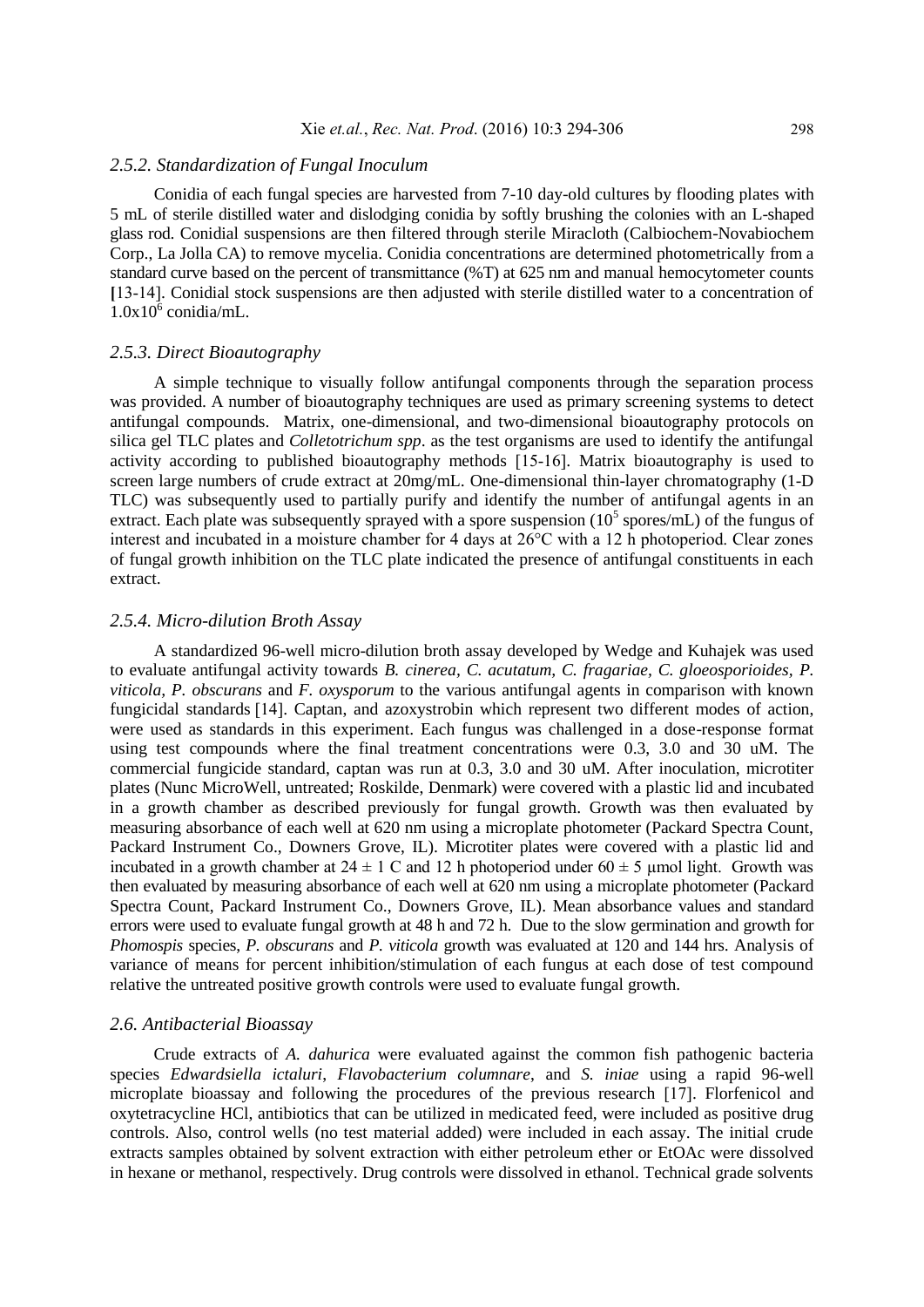#### Coumarins from *Angelica dahurica* 299

were used in this study. Final test concentrations of the crude extracts in the microplate wells were 0.1, 1.0, 10.0, and 100.0 mg/L. Three replications were used for each dilution of each crude extract and controls. Initially, dissolved test material or drug controls were micropippeted separately into individual microplate wells  $(10 \mu L/well)$ , and solvent was allowed to completely evaporate before 0.5 MacFarland bacterial culture [prepared as described previously by Schrader and Harries (2006)] was added to the microplate wells (200  $\mu$ L/well) [17]. Microplates were incubated at 29 $\pm$ 1°C. A SpectraCount microplate photometer (Packard Instrument Company, Meriden, CT) was used to measure the absorbance (630 nm) of the microplate wells at time 0 and 24 h. The means and standard deviations of absorbance measurements were calculated, graphed, and compared to controls to help determine the 24-h IC<sub>50</sub> and MIC for each crude extract  $^{[17]}$ . The 24-h IC<sub>50</sub> and MIC results for each test extract were divided by the respective 24-h  $IC_{50}$  and MIC results obtained for the positive controls florfenicol and oxytetracycline to determine the relative-to-drug-control florfenicol (RDCF) and relative-to-drug-control oxytetracycline (RDCO) values.

# *2.7. Antileishmanial Screen (LEM)*

The anti-leishmanial screen (LEM) tests samples for their ability to inhibit *L. donovani*, a flyborne protozoan that causes visceral leishmaniasis. Crude extracts are initially tested in a Primary Screen at 80µg/mLin duplicate and percent inhibitions (% inh.) are calculated relative to negative and positive controls. Extracts showing  $\geq$ 50% inhibition proceed to the Secondary Assay. In the Secondary LEM Assay, all samples (2 and 20 mg/mL) are tested at 40, 8.0 and 1.6 $\mu$ g/mLand IC<sub>50</sub>s as well as IC<sub>90</sub>s (test concentration that affords 90% inhibition of the protozoan relative to controls) are reported. Samples that have an  $IC_{50}$  of  $\leq 1.6\mu$ g/mLin the Secondary LEM assay proceed to the Tertiary Assay where the sample is tested at 40, 8, 1.6, 0.32, 0.064, 0.0128 $\mu$ g/mLand IC<sub>50</sub>s and IC<sub>90</sub>s are reported. The *in vitro* antileismanial assay was done on a culture of *L. donovani* promastigotes by Alamar Blue assay as reported earlier [18]. In a 96 well microplate the samples with appropriate dilution were added to the leishmania promastigotes culture  $(2x10^6 \text{ cell/mL})$ . The compounds were tested at six concentrations ranging from 40 to 0.0128 µg/mL. The plates were incubated at 26°C for 72 hours (37°C for amastigote) and growth of leishmania promastigotes was determined. IC<sub>50</sub> and IC<sub>90</sub> values were computed from the dose response curves using the XLFit fit curve-fitting software. Pentamidine and amphotericine B were tested as positive antileishmanial drug controls.

#### *2.8. Herbicide Bioassays*

All bioassays were done in duplicate in sterile non-pyrogenic polystyrene 24-well cell culture plates (CoStar 3524, Corning Incorporated). One filter paper disk (Whatman Grade 1, 1.5 cm) was placed in each well to be used. The control wells contained 200  $\mu$ L of Millipore water. The control + solvent well contained 180 μL of water and 20 μL of the solvent. All sample wells contained 180 μL of water and 20 μL of the appropriate dilution of the sample. Water was always pipetted into the well before the sample or solvent. All plate preparation was done in a sterile environment to lessen chances of any possible contamination. When prepping lettuce plates, five seeds were placed in each well. Lids were sealed with Parafilm. The plates were incubated in a Percival Scientific CU-36L5 incubator under continuous light conditions at 26 $^{\circ}$ C and 120.1 µmol s<sup>-1</sup> m<sup>-2</sup> average photosynthetically active radiation. Plates were incubated for at least seven days. Ranking of plant growth was subjective. Ranking was based on a scale of 0 to 5. A ranking of 0 indicated no apparent inhibition (sample well plants looked identical to the control + solvent well plants). A ranking of 5 indicated no growth or complete inhibition. A ranking of five was given only if no seeds germinated.

# *2.9. Mosquito biting bioassays and Larval Bioassays*

A six-celled Klun & Debboun (K & D) module bioassay system [19] was used to quantify the biting deterrence of *A. dahurica* essential oil and extracts. Here we use feeding deterrent in the sense of Dethier et al [20] i.e. a chemical that inhibits feeding when present in a place where the insects feed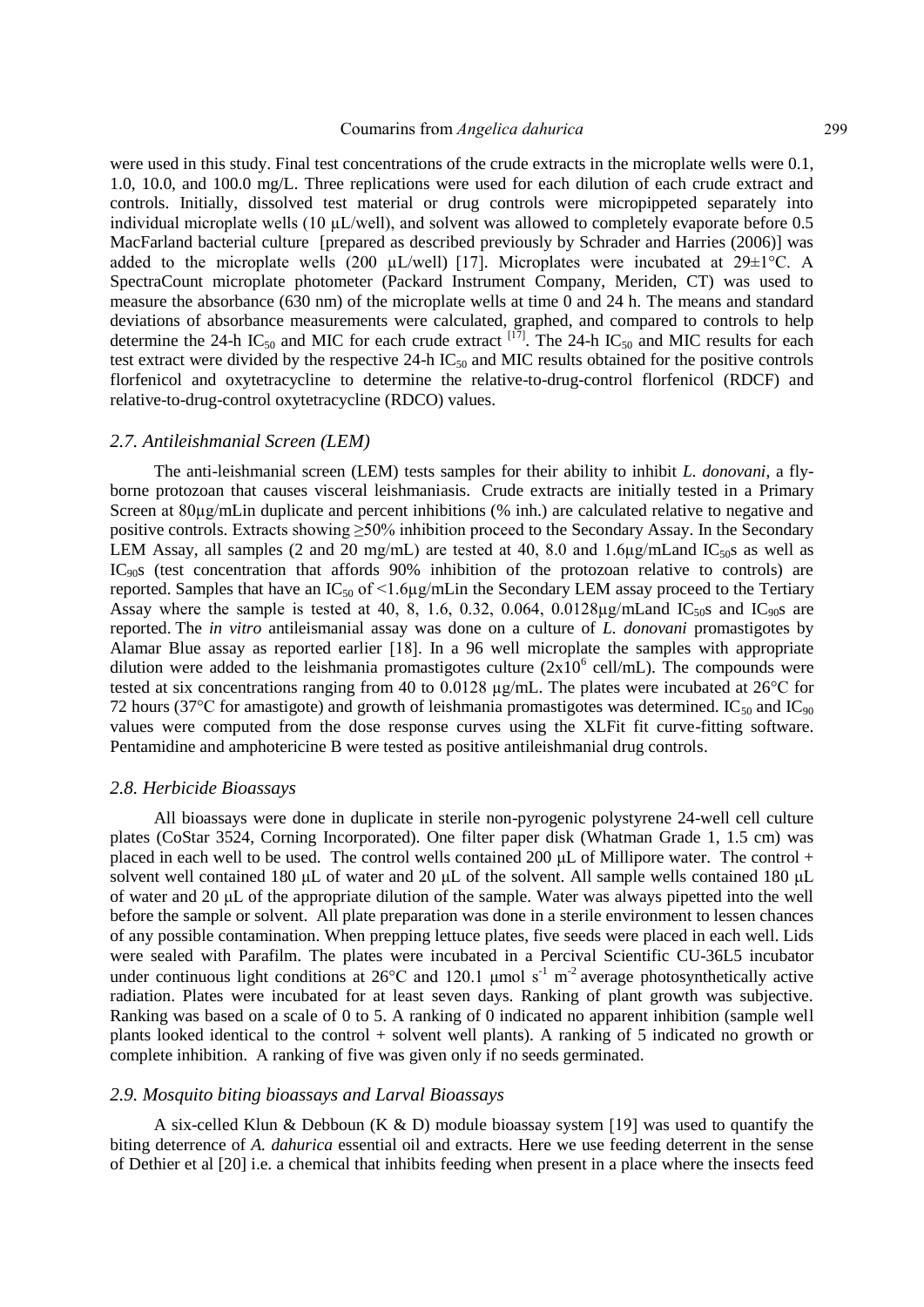in its absence. This is in contrast to a repellent, a chemical that causes insects to move away from a chemical or its source.

Larval Bioassays were conducted using system described by Pridgeon et al. [21] to determine the larvicidal activity of *A. dahurica* essential oil and extracts against *Ae. aegypti*. Proportion no biting data were analyzed using SAS Proc ANOVA, (SAS Institute 2007) and means were separated using the Ryan-Einot-Gabriel-Welsch Multiple Range Test. Control mortality was corrected by using Abbott's formula.

# **3. Results and Discussion**

#### *3.1. Antifungal activity*

In bioautography assays, essential oil and EtOAc extracts showed strong antifungal activity against *C. fragariae*, fungal growth inhibition zones of the EtOAc extract applied to the TLC plate at 80 and 160 ug were 1.65 cm and 2.50 cm in diameter against *C. fragariae* (Figure 1), respectively. Essential oil was not available in sufficient amount for further separation. Biotage and semipreparative HPLC were used for separating active fractions. Six pure compounds were obtained from the EtOAc extract using bioassay-guided fractionation. Only four of them showed valuable antifungal activity and the microtitter assay was performed to evaluate the antifungal activity of four compounds against seven fungal species. Compounds suberosin (**1**), bergapten (**2**), alloimperatorin (**3**) and xanthotoxol (**4**) displayed significant activity against *P. viticola* at 30 µM with values of inhibition 54.1%, 99.8%, 66.2%, 73.0%, respectively. Bergapten and xanthotoxol showed good antifungal activity against *P. viticola* with 99.8% and 73.0% fungal growth inhibition at the concentration of 30 µM, compared with inhibition 87.5 % and 100.0 % of the standard azoxystrobin and captan (Fig 3). Bergapten and xanthotoxol were the most active compounds against *P. viticola*, bergapten was even more active than the commercial fungicide azoxystrobin and captan. While compounds (**1**) - (**4**) appeared less active against *P. obscurans* at 30 µM with growth inhibition 61.0%, 88.3%, 34.9%, 32.5%, respectively. Bergapten and suberosin showed the most effective antifungal activity against *P. obscurans* with 61.0% and 88.3% inhibition respectively at 30µM concentration, compared with inhibition 98.3% and 100.0% of the standard azoxystrobin and captan (Figure 3). Suberosin, bergapten, alloimperatorin and xanthotoxol showed antifungal activity against plant pathogenic fungi , these four coumarins are most likely to be the source antifungal activity of *A. dahurica.* In addition, weak antifungal activity was demonstrated against *Cryptococcus neoformans* by suberosin with IC<sub>50</sub> values of 13.43  $\mu$ g/mL, as compared with IC<sub>50</sub> 0.239  $\mu$ g/mL of the standard amphotericin, in addition, compounds (**1**) - (**4**) did not show activity against other bacterial species(*Staphylococcus aureus*, *Methicillin-resistant Staphylococcus aureus (MRSa)*, *Escherichia coli*, *Pseudomonas aeruginosa*, *Mycobacterium intracellulare*) and five fungi (*Candida albicans*, *Candida glabrata*, *Candida krusei*, *Aspergillus fumigatus*, *Cryptococcus neoformans*) that are pathogenic in humans. *3.2. Antibacterial Results*

Enteric septicemia of catfish (ESC) and columnaris disease in pond-raised channel catfish (*Ictalurus punctatus*) are caused by *E. ictaluri* and *F. columnare*, respectively, while *S. iniae* can cause streptococcosis in freshwater fish. Among the three test bacteria, the etheyl acetate extract had the most potent antibacterial activity against *S. iniae*, with a 24-h IC<sub>50</sub> and MIC of 0.16 and 1.0 mg/L, respectively (Table 1) and  $IC_{50}$  and MIC RDCO values of 2.3 and 12.5, respectively (Table 2). Therefore, we proceeded with additional bioassay-guided fractionation studies which showed that 5 methoxy-8-hydroxypsoralen was the sole source of the antibacterial activity in the extract (Table 3). 5- Methoxy-8-hydroxypsoralen was the most active pure compound evaluated against *S. iniae*, with a MIC and 24-h IC<sub>50</sub> values of  $2.32 \pm 0$  and  $7.66 \pm 0$  mg/L, respectively (Table 3).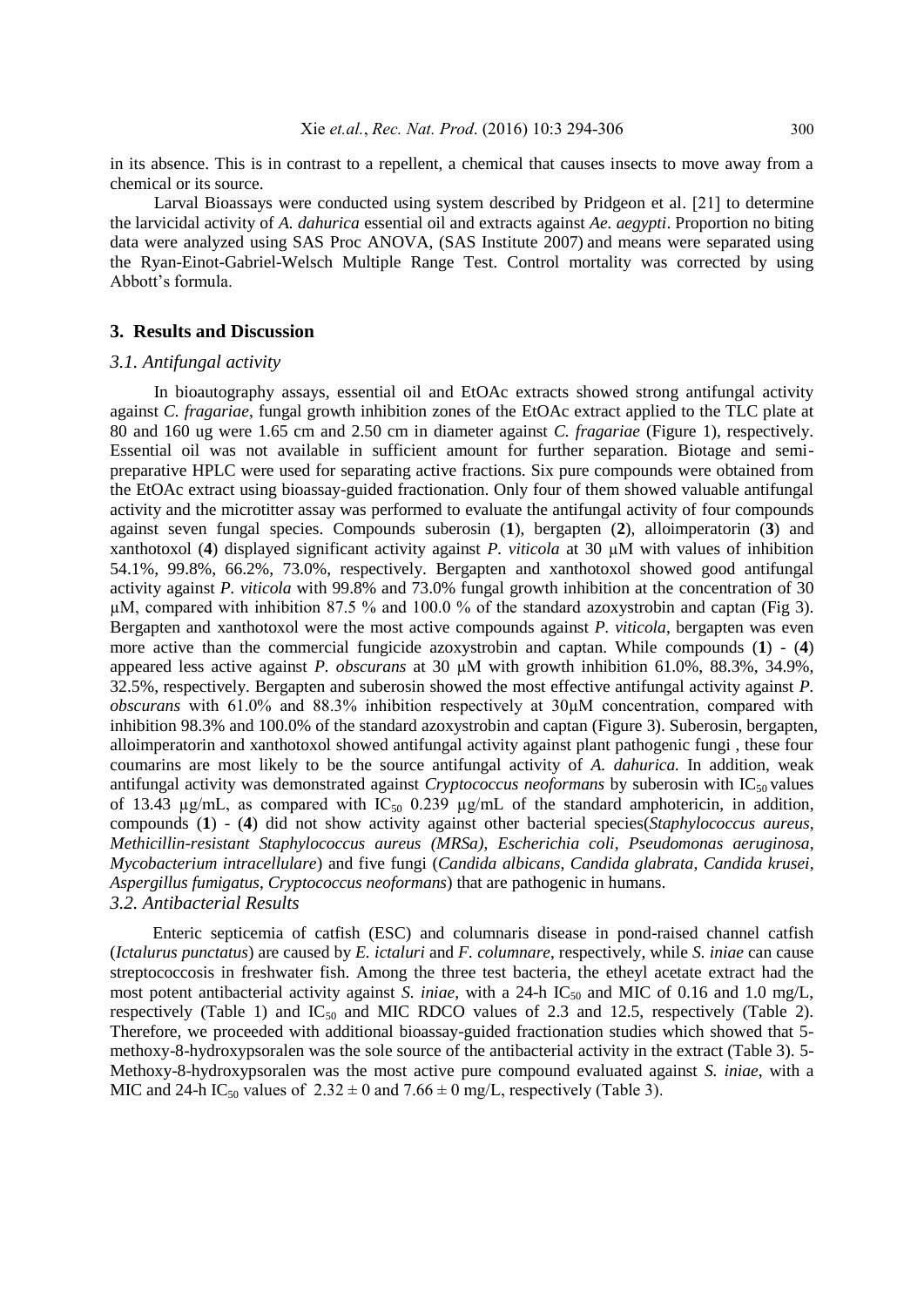



**Figure 3.** Means and standard errors of fungal growth inhibition in response to four pure compounds from *A. dahurica* active against *P. obscurans* and *P. viticola*. Technical grade commercial fungicides azoxystrobin and captan were used as standards.

**Table 1.** Results of the bioassay evaluation of crude extracts for toxicities against fish pathogenic bacteria. Numbers in parentheses are the standard error of the mean.

|                      | <b>Test bacteria</b>        |                  |                |            |                |            |  |
|----------------------|-----------------------------|------------------|----------------|------------|----------------|------------|--|
| <b>Test compound</b> | E. ictaluri                 |                  | F. columnare   |            | S. iniae       |            |  |
|                      | 24-h $IC_{50}$ <sup>a</sup> | MIC <sup>b</sup> | 24-h $IC_{50}$ | MIC        | 24-h $IC_{50}$ | MIC        |  |
| Oxytetracycline HCl  | NA <sup>c</sup>             | NA               | NA             | NA         | 0.07(0.02)     | 0.08(0.03) |  |
| Florfenicol          | 0.19(0.01)                  | 0.1(0)           | 0.36(0.1)      | 0.55(0.45) | NA             | NA         |  |
| $PEd$ Extract        | >100.0                      | 100.0(0)         | 24.0(0)        | 10.0(0)    | 48.0(0)        | 10.0(0)    |  |
| EtOAc extract        | >100.0                      | 100.0(0)         |                |            | 0.16(0)        | 1.0(0)     |  |

<sup>a</sup> 24-h IC<sub>50</sub> = 50% inhibition concentration in mg/L.

 ${}^{\text{b}}$ MIC = Minimum inhibition concentration in mg/L.

 ${}^{\circ}NA = Not$  applicable.

 ${}^{d}$ PE =Petroleum ether.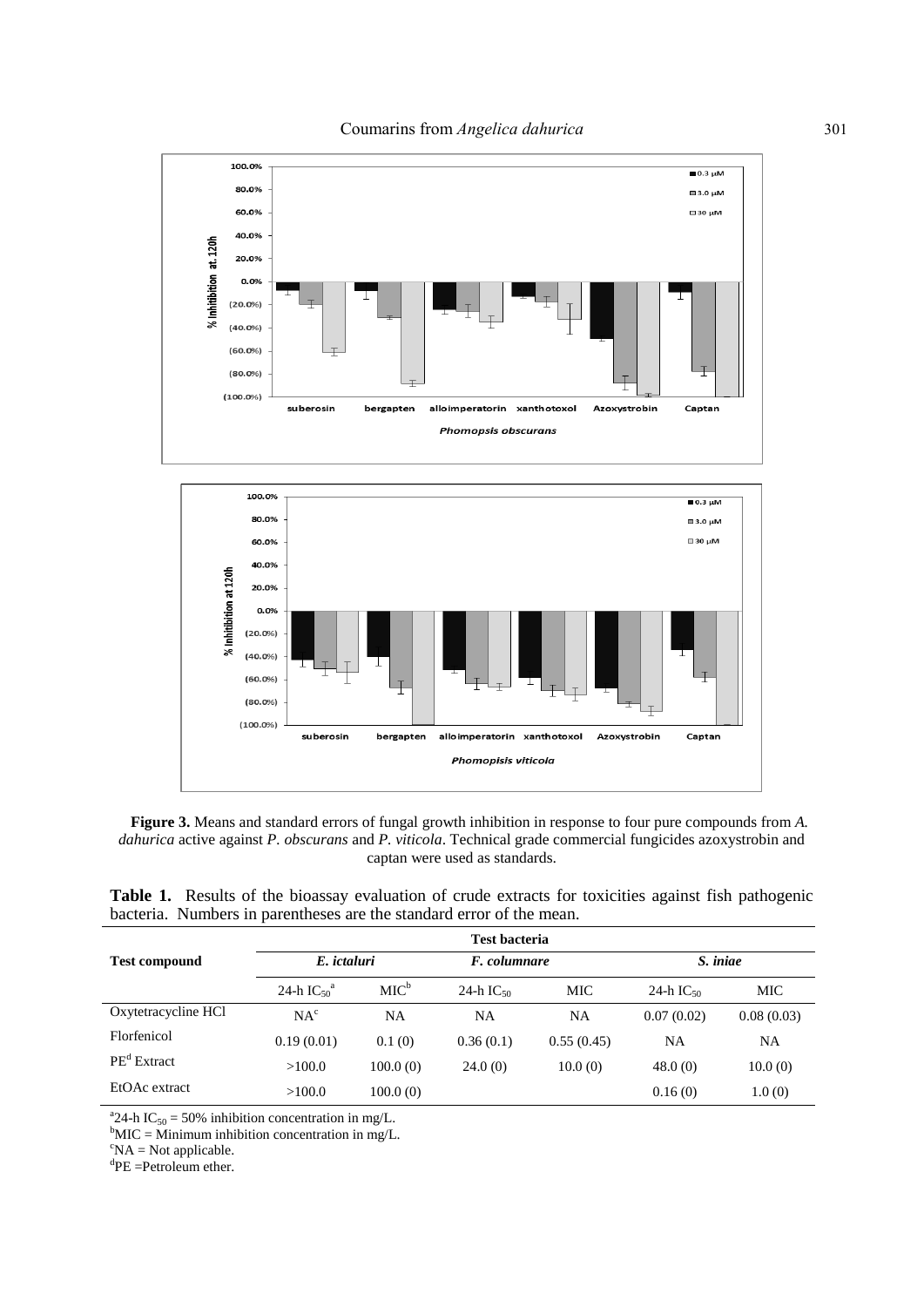| <b>Test Compound</b>    |                             | E. ictaluri<br>$\mathbb{R} \mathbb{D} \mathbb{C} \mathbb{F}^a$ |                | F. columnare | S. iniae          |       |  |
|-------------------------|-----------------------------|----------------------------------------------------------------|----------------|--------------|-------------------|-------|--|
|                         |                             |                                                                |                | <b>RDCF</b>  | RDCO <sup>b</sup> |       |  |
|                         | 24-h $IC_{50}$ <sup>c</sup> | MIC <sup>d</sup>                                               | 24-h $IC_{50}$ | MIC          | 24-h $IC_{50}$    | MIC   |  |
| PE <sup>e</sup> Extract | >555.6                      | 1000.00                                                        | 66.7           | 18.2         | 685.7             | 125.0 |  |
| EtOAc extract           | >555.6                      | 1000.00                                                        | 75.0           | 18.2         | 2.3               | 12.5  |  |
|                         |                             | <b>Test bacteria</b>                                           |                |              |                   |       |  |

**Table 2.** Relative-to-drug control values for the bioassay evaluation of crude extracts for toxicities against fish pathogenic bacteria.

<sup>a</sup>RDCF = Relative-to-drug control florfenicol; values above and closer to "1.0" indicate stronger antibacterial activity.

 $bRDCO = Relative-to-drug control oxytetracyclic, values above and closer to "1.0" indicate stronger antibacterial activity.$ 

<sup>c</sup>24-h IC<sub>50</sub> = Mean 50% inhibition concentration (mg/L) of growth after 24 h of incubation.

 $d$ MIC = Minimum inhibition concentration (mg/L) of growth after 24 h of incubation.

e PE =Petroleum ether.

#### *3.3. Antileishmanial assay Results (LEM).*

Compounds suberosin and alloimperatorin displayed significant antileishmanial activity with half-maximal inhibitory concentration  $(IC_{50})$  values of 4.43  $\mu$ g/mLand 20.43  $\mu$ g/mL, respectively, against *L. donovani* promastigotes, compared to those of the standard antileishmanial drugs, pentamidine (IC<sub>50</sub> 1.28  $\mu$ g/mL) and amphotericin B (IC<sub>50</sub> 0.18  $\mu$ g/mL) (Table 4).

#### *3.4. Mosquito assay*s

*A. dahurica* extracts showed weak mosquito larvicidal activity (Figure 4). Larval mortality of *A. dahurica* essential oil and water extract against 1-d old *Ae. aegypti* at 48-h post treatment is given in Figure 4. Essential oil gave 20, 90 and 100% mortality at dosages of 31.25, 62.5 and 125 ppm, respectively whereas water extract caused 12 and 64% mortality at 62.5 and 125 ppm, respectively.

| <b>Table 3.</b> Results of the bioassay evaluation of pure compounds from A. dahurica for toxicities against |  |  |
|--------------------------------------------------------------------------------------------------------------|--|--|
| fish pathogenic bacteria S. iniae and F. columnare (ALM-00-173)                                              |  |  |

|                                    | F. columnare (ALM-00-173)     |                  |                                          |                    | S. iniae            |            |                                          |                    |
|------------------------------------|-------------------------------|------------------|------------------------------------------|--------------------|---------------------|------------|------------------------------------------|--------------------|
| <b>Test Compound</b>               | $24-h$<br>$IC_{50}^{\quad a}$ | MIC <sup>b</sup> | $24-h$<br>$IC_{50}$<br>RDCF <sup>c</sup> | MIC<br><b>RDCF</b> | $24-h$<br>$IC_{50}$ | <b>MIC</b> | $24-h$<br>$IC_{50}$<br>RDCO <sup>d</sup> | MIC<br><b>RDCO</b> |
| Suberosin(1)                       | >21.50                        | >21.50           | >31.16                                   | >59.72             | >21.50              | >21.50     | >179.17                                  | >430.00            |
| Bergapten(2)                       | >24.40                        | 24.40            | >35.36                                   | 67.78              | >24.40              | >24.40     | >203.33                                  | >488.00            |
| Alloimperatorin(3)                 | >27.00                        | >27.00           | >39.13                                   | 75.00              | >27.00              | >27.00     | >225.00                                  | >540.00            |
| Xanthotoxol(4)                     | 80.80                         | 202.00           | 106.94                                   | 561.11             | 48.48               | 20.20      | 426.44                                   | 404.00             |
| 5-methoxy-<br>8-hydroxypsoralen(5) | 71.92                         | 23.20            | 109.18                                   | 64.44              | 7.66                | 2.32       | 128.89                                   | 46.40              |
| Pabulenol(6)                       | 21.45                         | 28.60            | 33.65                                    | 79.44              | 16.02               | 28.60      | 222.44                                   | 572.00             |

<sup>a</sup>RDCF = Relative-to-drug control florfenicol; values above and closer to "1.0" indicate stronger antibacterial activity.

 $bRDCO = Relative-to-drug control$  oxytetracycline; values above and closer to "1.0" indicate stronger antibacterial activity. <sup>c</sup>24-h IC<sub>50</sub> = Mean 50% inhibition concentration (mg/L) of growth after 24 h of incubation.

 $d$ MIC = Minimum inhibition concentration (mg/L) of growth after 24 h of incubation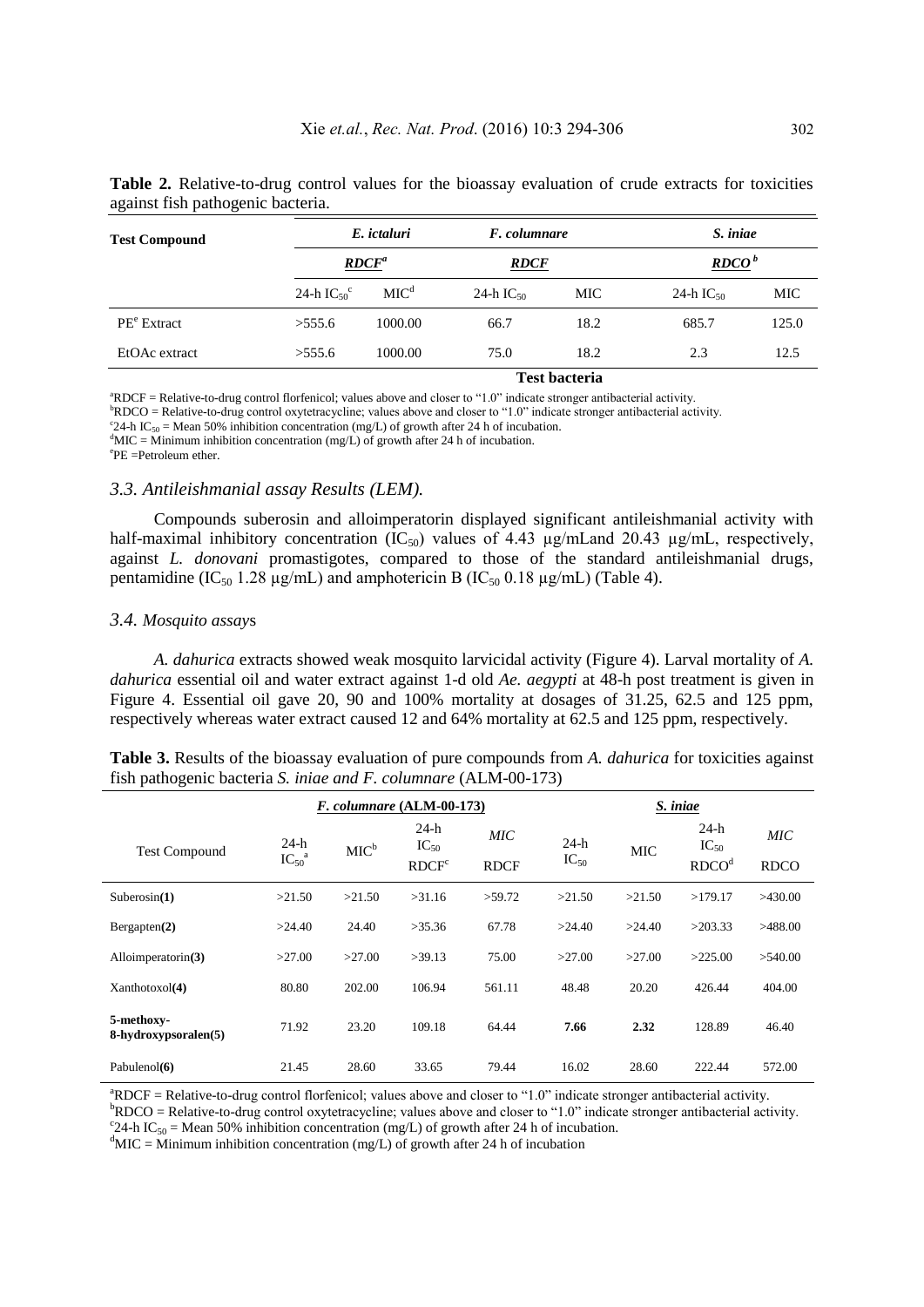Petroleum ether extract, EtOAc extract and buthanol extracts did not show any larvicial activity in screening bioassays at the highest dose of 125 ppm. Among the pure compounds (bergapten, alloimperatorin, xanthotoxol and 5-methoxy-8-hydroxypsoralen) only bergapten showed 70 and 34% larval mortality at the concentrations of 100 and 50 ppm respectively. Essential oil and the extracts of *A. dahurica* showed biting deterrent activity lower than the positive control, DEET (Figure 5). Petroleum ether extract and EtOAc extract showed activity higher than solvent control whereas activity of the essential oil was similar to ethanol. Pure compounds did not show any activity.

| Sample name                 | IC $_{50}$ (µg/mL) | IC $_{90}$ ( $\mu$ g/mL) |
|-----------------------------|--------------------|--------------------------|
| suberosin                   | 4.43               | 10.26                    |
| bergapten                   | NA                 | NA                       |
| alloimperatorin             | 20.43              | <b>NA</b>                |
| 5-methoxy-8-hydroxypsoralen | NA                 | NA                       |
| Pentamidine                 | 1.28               | 1.53                     |
| Amphotericine B             | 0.18               | 0.29                     |
|                             |                    |                          |

**Table 4.** In vitro antileishmanial activity of compounds isolated from *A. dahurica* against *L. donovani*, the causative agent for visceral leishmaniasis.

 $*NA$  = not active

#### *3.5. Herbicide Bioassays*

The EtOAc extract caused a phytotoxicity ranking at 1 mg/mL of 4 against both agrostis and lettuce (Table 5). The petroleum ether extract also showed phytotoxicity against agrostis with a ranking of 4 at 1 mg/ml, where  $0 =$  no effect and  $5 =$  no growth or no germination of the seeds (Table 5). Bergapten was reported in the literature to have strong activity against *Lactuca sativa* and *Agrostis stolonifera* [22], therefore further research in herbicide activity was not conducted.



**Figure 4.** Mortality of water extract and essential oil of *A. dahurica* against 1-d old *A. aegypti* larvae at 48-h post treatment.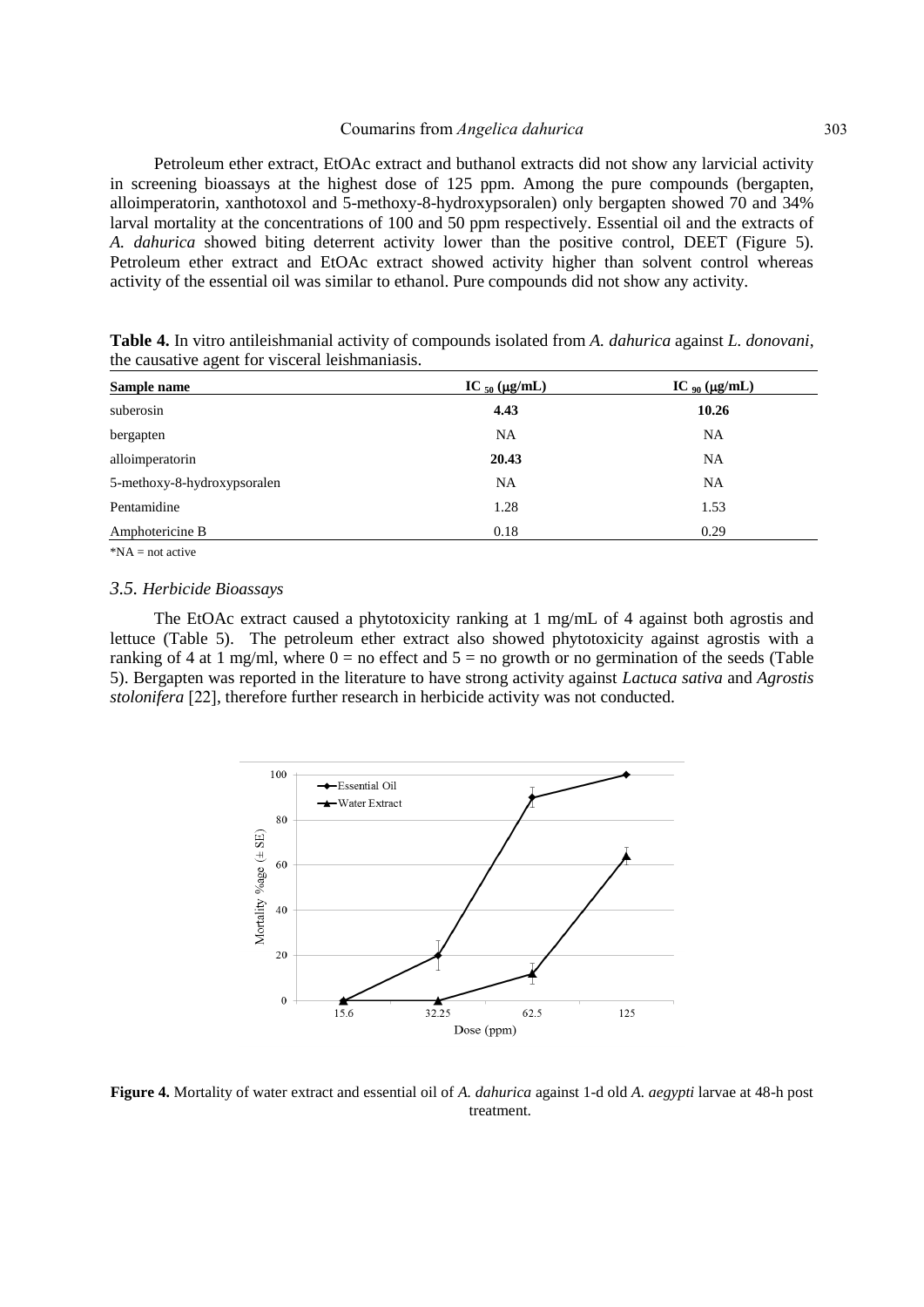

**Figure 5.** Proportion not biting values of *A. dahurica* essential oil and extracts tested at a concentration of 10 µg/cm<sup>2</sup> against female *A. aegypti*.

(\*DEET at 25 nmol/cm<sup>2</sup> was used a positive control while ethanol was the solvent control.)

|                  |                   |                |     | Ranking  |                 |  |
|------------------|-------------------|----------------|-----|----------|-----------------|--|
| <b>Sample ID</b> | Tested conc.      | <b>Solvent</b> | Day | Lettuce  | <b>Agrostis</b> |  |
| 70% EtOH extract | $\lfloor$ mg/mL   | water          | ⇁   | $^{(1)}$ | 0               |  |
| PE extract       | $1 \text{ mg/mL}$ | EtOH           | 7   | 0        | 4               |  |
| EtOAc extract    | $1 \text{ mg/mL}$ | EtOH           | 7   | 4        | 4               |  |
| n-BuOH extract   | $1 \text{ mg/mL}$ | EtOH           | 7   | $\Omega$ | 0               |  |
| residue          | $1 \text{ mg/mL}$ | water          | 7   | $\Omega$ | 0               |  |

### **Table 5.** Herbicide Assay.

\* Ranking based on scale of 0 to 5 (0 = no effect,  $5 =$  no growth)

#### 3.6*. Conclusion*

In summary, extracts of *A. dahurica*, especially the EtOAc and the PE extracts, showed good activity in antifungal, antibacterial, and herbicidal bioassays and weak activity in mosquito bioassays. Bergapten showed significant antifungal activities against *P. viticola* and *P. obscurans.* In addition, potent herbicidal activity of bergapten has been previously reported [22]. Suberosin showed significant antifungal activities against *P. obscurans*, and it was the most effective compound against *L. donovani*, the causative agent for visceral leishmaniasis. Alloimperatorin showed good antifungal activities against *P. obscurans* and can inhibit the growth of leshimania. 5-Methoxy-8-hydroxypsoralen was determined to be antibacterial against the fish pathogenic bacterium *S. iniae* which has become a very important pathogen of certain freshwater fish cultured worldwide, including tilapias (*Oreochromis* spp.) and hybrid striped bass [*Morone chrysops* female x *Morone saxatilis* male (Percichthyidae)] [23]. Xanthotoxol displayed good antifungal activity against *P. viticola*. The compounds isolated from *A. dahurica* showed significant activity in biological assays including fungicidal, antibacterial, algicidal, herbicidal, opportunistic iinfectious pathogens, and antileishmanial bioassay, which demonstrates that TCM plants can provide a diverse and natural source of compounds with potential use as biopesticides and new pharmaceutical agents.

#### **Acknowledgments**

The authors thank Solomon Green, Dewayne Harries, Robert Johnson, Ramona Pace, Jesse Linda Robertson, Amber Reichley, Phaedra Page, Surendra Jain, Melissa Jacobs, Marsha Wright, and John Trott for technical assistance. This work was supported by Hunan TCM S&R Key Projects (2012-15), Hunan Science and Research Institutions Technological Innovation and Development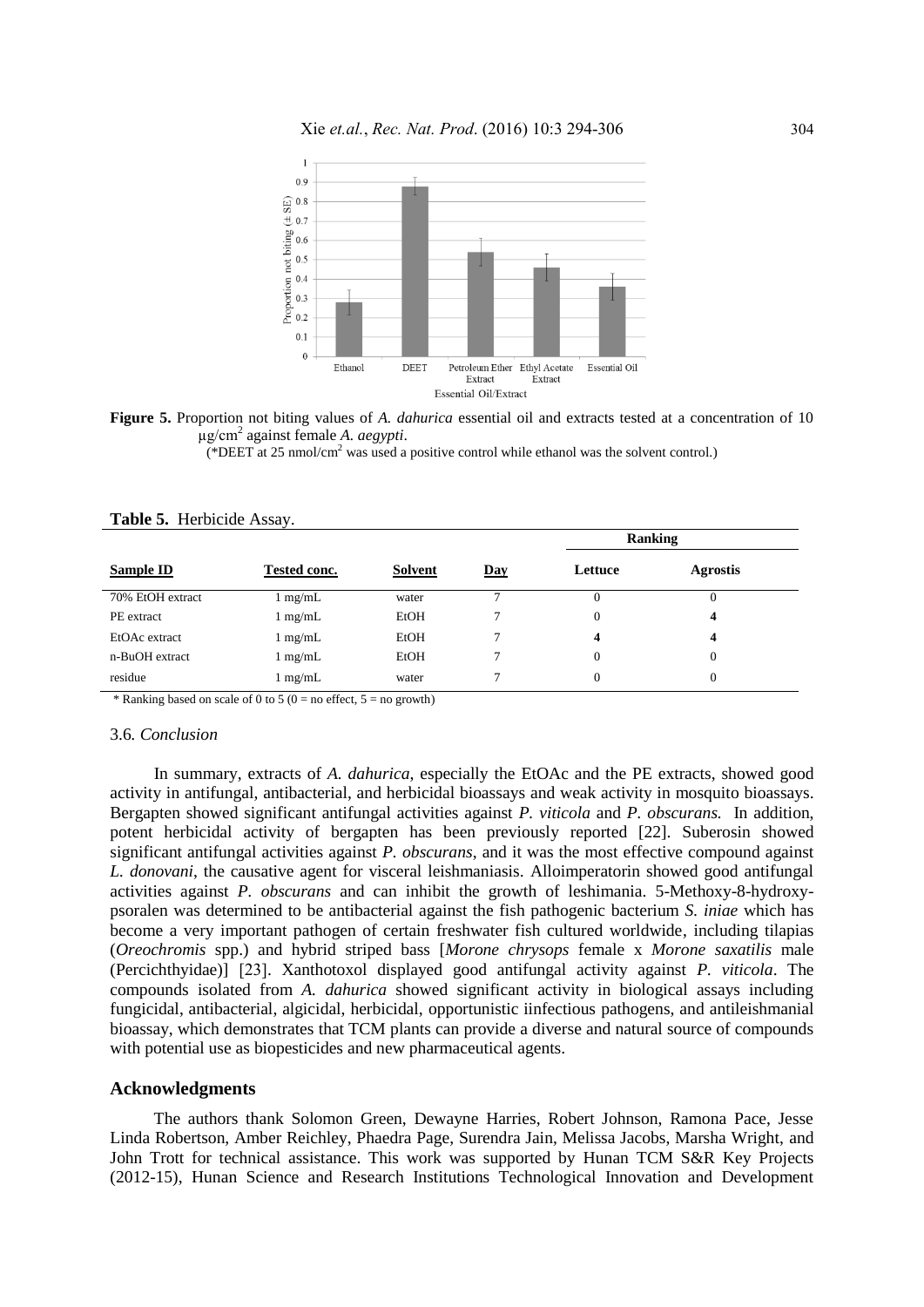Project (2012TF1005), US Department of Defense Congressionally Directed Medical Research Program (Grant award #W81XWH-09-2-0093). United States Department of Agriculture ARS cooperative agreement (No. 58-6408-2-0009), USDA/ARS grant No. 56-6402-1-612 and Deployed War-Fighter Protection Research Program Grant funded by the U.S. Department of Defense through the Armed Forces Pest Management Board. We thank Dr. James J. Becnel, USDA-ARS, Gainesville, FL for supplying mosquito eggs.

# **References**

- [1] United States Department of Agriculture, Agricultural Research Service, Germplasm Resources Information Network, Beltsville, MD. USA. *Angelica Dahurica*, http://www.ars-grin.gov/cgibin/npgs/html/taxon.pl? 3418.
- [2] J. P. Houand and Y.Y. Jin (2005). The healing power of Chinese herbs and medicinal recipes. Haworth Press. Binghampton, NY, pp: 312-315.
- [3] S. H. Kim, S. S. Kang and C. M. Kim (1992). Coumarin glycosides from the roots of *Angelica dahurica*, *Arch. Pharm. Res.* **15**(1), 73-7.
- [4] Y. S. Kwon, S. J. Shin, M. J. Kim and C. M. Kim(2002). A new coumarin from the stem of *Angelica dahurica*, *Arch. Pharm. Res.* **25** (1), 53-56.
- [5] Pharmacopoeia of the People' s Republic of China (2010), Chinese Pharmacopoeia Commission, People's Medical Publishing House. Beijing, China, Vol 1, pp: 97-98.
- [6] R. M. Liu, A. F. Li and A. L. Sun (2004). Preparative isolation and purification of coumarins from *Angelica dahurica* (Fisch. ex Hoffm) Benth, et Hook. f (Chinese traditional medicinal herb) by high-speed countercurrent chromatography, *J. Chromatogr. A.* 1052: 223-227.
- [7] S. H. Lee, G. Li, H. J. Kim, J. Y. Kim, H. W. Chang, Y. D. Jahng, M. H. Woo, D. K. Song and J. K. Son (2003). Two new furanocoumarins from the roots of *Angelica dahurica.Bull, Korean. Chem. Soc.* **24**, 1699- 1701.
- [8] N. Tabanca, D. E. Wedge, X. Wang, B. Demirci, S. J. Cutler, B. J. Smith, L. Zhou and K. H. C. Baser (2008). Chemical composition and antifungal activity of *Angelica sinensis* essential oil against three Colletotrichum species, *Nat. Prod. Commun.* **3**, 1073-1078.
- [9] D. E. Wedge, J. Klun, N. Tabanca, B. Demirci, T. Ozek, K. H. C. Baser, Z. J. Liu, S. Zhang, C. L. Cantrell and J. Zhang (2009). Bioactivity-guided fractionation and GC-MS fingerprinting of *Angelica sinensis* and *A. archangelica* root components for antifungal and mosquito deterrent activity*, J. Agric. Food. Chem.* **57**, 464-470.
- [10] A. Tosun (2006). Occurrence of coumarins in *Seseli hartvigii* growing in Turkey. *Chem. Nat. Compd*, **5**, 608-609.
- [11] J. Kang, L. Zhou, J. H. Sun, J. Han and D. A. Guo (2008). Chromatographic fingerprint analysis and characterization of furocoumarins in the roots of *Angelica dahurica* by HPLC/DAD/ESI-MS<sup>n</sup> technique, *J. Pharmaceut. Biomed.* **47**, 778-785.
- [12] L. G. Avramenko, Y. E. Sklyar and M. G Pimenov (1975). Coumarins of *Peucedanum baicalense*, *Khim. Prir. Soedin.* **11**, 421-422.
- [13] A. Espinel-Ingroff and T. M. Kerkering (1991). Spectrophotometric method of inoculum preparation for the in vitro susceptibility testing of filamentous fungi, *J. Clin. Microbiol.* **29,** 393-394.
- [14] D. E. Wedge and J. M. Kuhajek (1998). A microbioassay for fungicide discovery, *SAAS Bulletin Biochemistry and Biotechnology.* **11**, 1-7.
- [15] A. L. Homans and A. Fuchs (1970). Direct bioautography on thin-layer chromatograms as a method for detecting fungitoxic substances*, J. Chromatogr. A.* **51**, 327-329.
- [16] D. E. Wedge and D. G. Nagle (2000). A new 2D-TLC bioautography method for the discovery of novel antifungal agents to control plant pathogens, *J. Nat. Prod.* **63**, 1050-1054.
- [17] K. K. Schrader and M. D. Harries (2006). A rapid bioassay for bactericides against the catfish pathogens *Edwardsiella ictaluri* and *Flavobacterium columnare*, *Aquacult. Res.* **37**, 928-937.
- [18] W. Guerrant, S. C. Mwakwari, P. C. Chen, S. I. Khan, B. L. Tekwani and A. K. Oyelere (2010). A structure–activity relationship study of the antimalarial and antileishmanial activities of nonpeptide macrocyclic histone deacetylase inhibitors, *Chem. Med. Chem.* **8**[, 1](http://onlinelibrary.wiley.com/doi/10.1002/cmdc.v5:8/issuetoc)232–1235.
- [19] J. A. Klun, M. Kramer and M. Debboun (2005). A new in vitro bioassay system for discovery of novel human-use mosquito repellents, *J. Am. Mosq. Control. Assoc.* **21**, 64–70